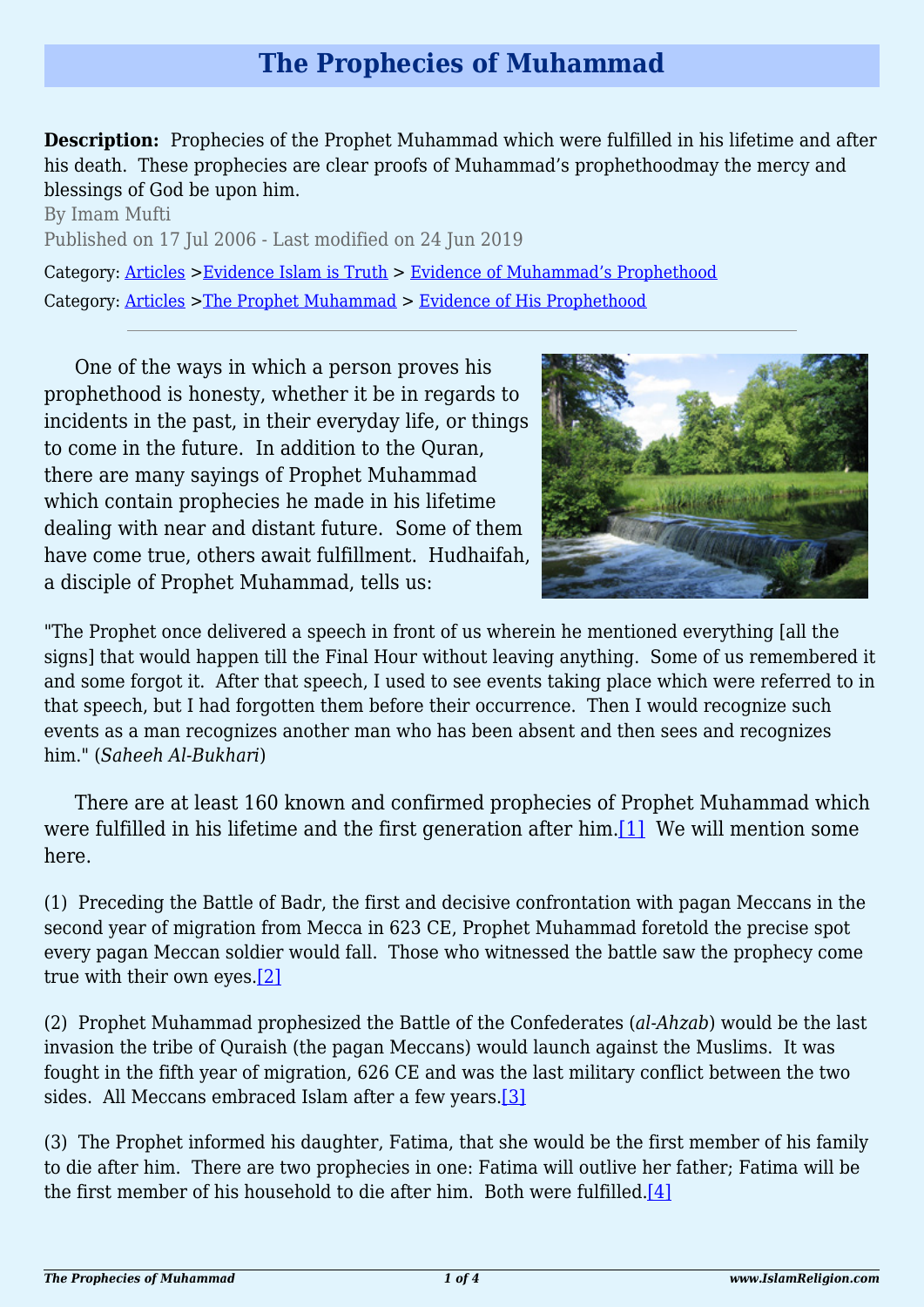(4) The Prophet Muhammad prophesized Jerusalem would be conquered after his death[.\[5\]](#page-2-4) The prophecy was fulfilled when, according to Encyclopedia Britannica: "In 638 the Muslim Caliph, Umar I, entered Jerusalem.["\[6\]](#page-2-5)

<span id="page-1-1"></span><span id="page-1-0"></span>(5) The Prophet Muhammad prophesized the conquest of Persia[.\[7\]](#page-2-6) It was conquered by Umar's commander, Sa'ad ibn Abi Waqqas. In the words of Encyclopedia Britannica:

"…raids into Sasanian territory were quickly taken up by Muhammad's Caliphs, or deputies, at Medina - Abu Bakr and Umar ibn al-Khattab… an Arab victory at Al-Qadisiyyah in 636/637 was followed by the sack of the Sasanian winter capital at Ctesiphon on the Tigris. The Battle of Nahavand in 642 completed the Sasanids' vanquishment.["\[8\]](#page-2-7)

<span id="page-1-3"></span><span id="page-1-2"></span>(6) The Prophet Muhammad prophesized the conquest of Egypt.[\[9\]](#page-2-8) In the words of Encyclopedia Britannica:

"Amr… undertook the invasion in 639 with a small army of some 4,000 men (later reinforced). With what seems astonishing speed the Byzantine forces were routed and had withdrawn from Egypt by 642… Various explanations have been given for the speed with which the conquest was achieved.["\[10\]](#page-2-9)

- <span id="page-1-6"></span><span id="page-1-5"></span><span id="page-1-4"></span>(7) The Prophet foretold confrontation with the Turks.[\[11\]](#page-2-10) The first conflict took place in the caliphate of Umar in 22 AH.[\[12\]](#page-2-11)
- (8) The Prophet foretold the first maritime battle to be undertaken by Muslims would be witnessed by Umm Haram, the first woman to participate in a naval expedition. He also prophesied the first assault on Constantinople.<sup>[\[13\]](#page-2-12)</sup>

<span id="page-1-8"></span><span id="page-1-7"></span>The first maritime battle in Muslim history was in 28 AH in the rule of Mu'awiya. It was witnessed by Umm Haram as foretold by Prophet Muhammad, and Yazid ibn Mu'awiya led the first attack on Constantinople in 52 AH.<sup>[\[14\]](#page-3-0)</sup>

<span id="page-1-9"></span>(9) The prophecy that Rome, Persia, and Yemen will be conquered was made during the Battle of Confederates in 626 CE, $[15]$  under extreme circumstances, as is described by the Quran:

**"[Remember] when they came at you from above you and from below you, and when eyes shifted [in fear], and hearts reached the throats and you assumed about God [various] assumptions. There, the believers were tested and shaken with a severe shaking. And [remember] when the hypocrites and those in whose hearts is disease said, 'God and His Messenger did not promise us except delusion.'" (Quran 33:10-12)**

<span id="page-1-11"></span><span id="page-1-10"></span>(10) Prophet Muhammad prophesized an imposter claiming to speak in the name of God would be killed at the hands of a righteous man in Muhammad's lifetime.<sup>[16]</sup> Al-Aswad al-Ansi, an imposter prophet in Yemen, was killed in the Prophet's lifetime by Fayruz al-Daylami[.\[17\]](#page-3-3)

There are at least an additional 28 prophecies pertaining to the end times which are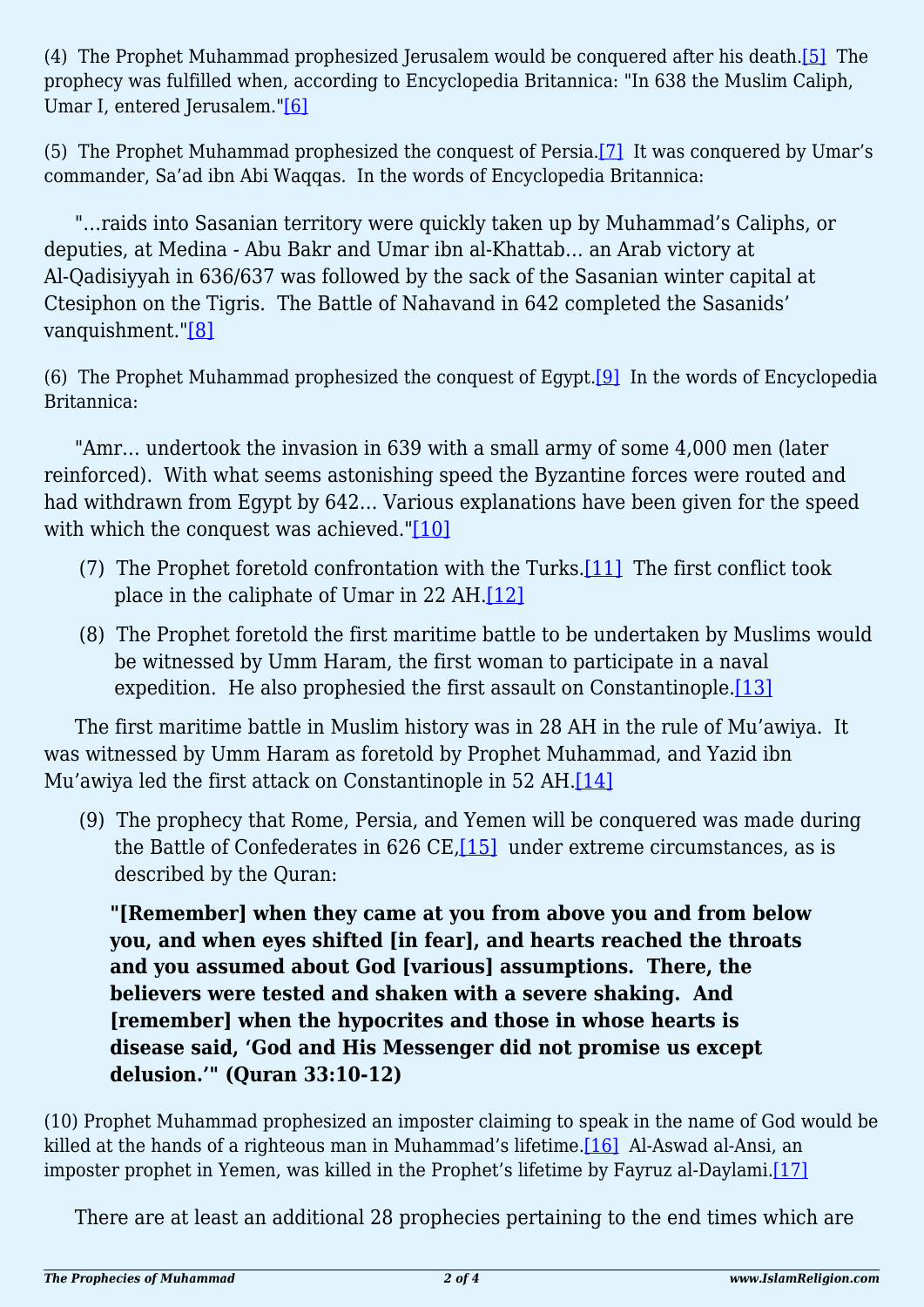awaiting fulfillment.

Indeed these well-documented prophecies are clear proofs of the Prophethood of Muhammad, may the mercy and blessings of God be upon him. There is no possible way that the Prophet could have knowledge of these incidents except if it were inspired by God Himself, all in order to further prove the authenticity of the Muhammad, that he was not an imposter, but rather a Prophet raised by God to deliver humanity from Hellfire.

## <span id="page-2-0"></span>Endnotes:

[\[1\]](#page-0-0) They are collected by Dr. Muhammad Wali-ullah al-Nadavi in his Master's thesis entitled, 'Nubuwwat al-Rasul,' from al-Azhar University, Cairo, Egypt.

<span id="page-2-1"></span>[\[2\]](#page-0-1) *Saheeh Muslim*, Abu Ya'la.

<span id="page-2-2"></span>[\[3\]](#page-0-2) *Saheeh Al-Bukhari, Bazzar, and Haithami*.

<span id="page-2-3"></span>[\[4\]](#page-0-3) 'Sharh' *Saheeh Muslim*,' by Imam al-Nawawi.

<span id="page-2-4"></span>[\[5\]](#page-0-4) *Saheeh Al-Bukhari*.

<span id="page-2-5"></span>[\[6\]](#page-1-0) "Jerusalem." Encyclopædia Britannica from Encyclopædia Britannica Premium Service. (http://www.britannica.com/eb/article-61909)

<span id="page-2-6"></span>[\[7\]](#page-1-1) *Saheeh Muslim*.

<span id="page-2-7"></span>[\[8\]](#page-1-2) "Iran." Encyclopædia Britannica from Encyclopædia Britannica Premium Service. (http://www.britannica.com/eb/article-32160)

<span id="page-2-8"></span>[\[9\]](#page-1-3) *Saheeh Muslim*.

<span id="page-2-9"></span>[\[10\]](#page-1-4) "Egypt." Encyclopædia Britannica from Encyclopædia Britannica Premium Service. (http://www.britannica.com/eb/article-22358)

<span id="page-2-10"></span>[\[11\]](#page-1-5) *Saheeh Al-Bukhari, Saheeh Muslim*.

<span id="page-2-12"></span><span id="page-2-11"></span>[\[12\]](#page-1-6) *Ibn Kathir's 'al-Bidaya wal-Nihaya.'*